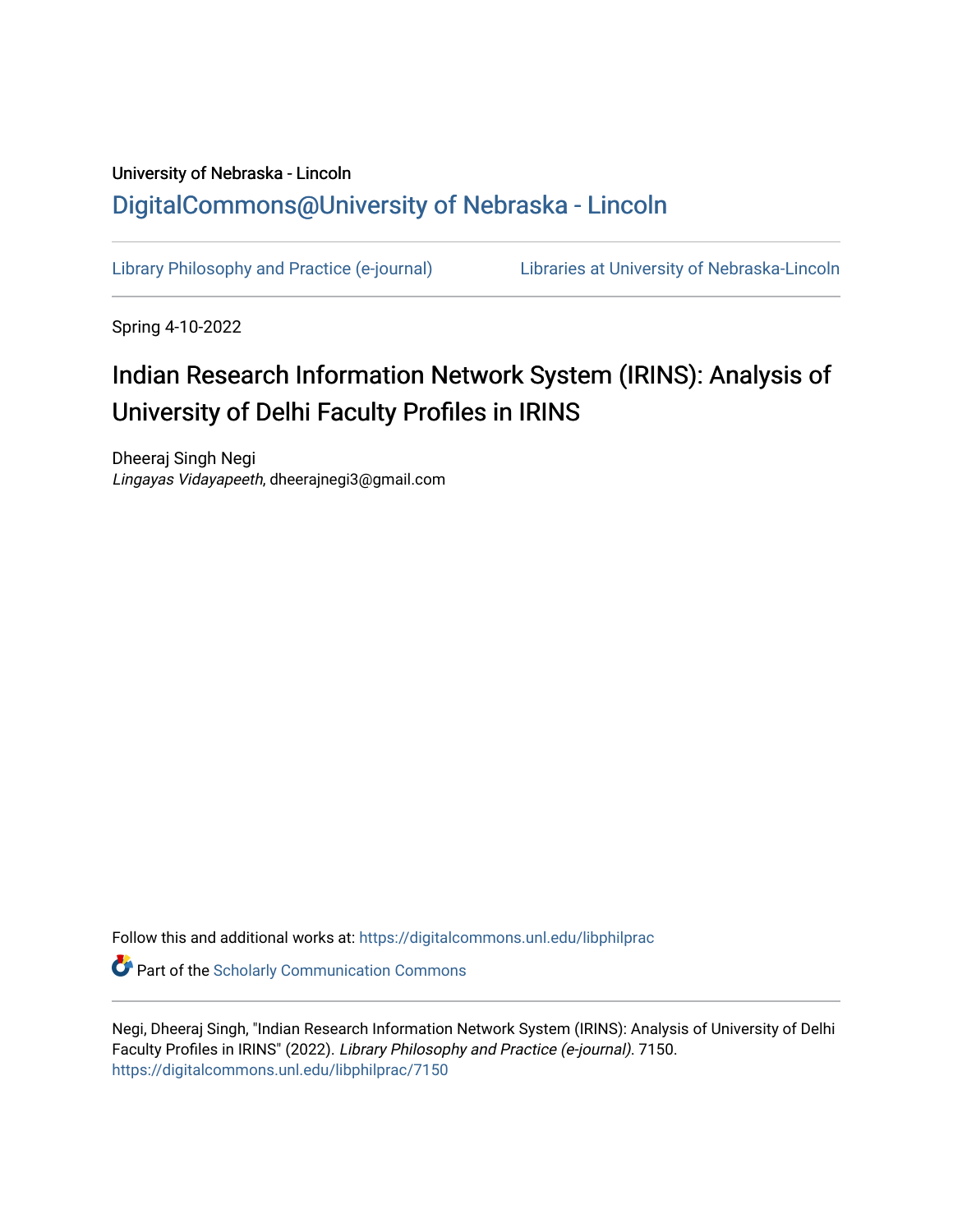# **Indian Research Information Network System (IRINS): Analysis of University of Delhi Faculty Profiles in IRINS**

**Dheeraj singh negi Assistant Librarian Lingayas vidyapeeth Deemed University [Dheerajnegi3@gmail.com](mailto:Dheerajnegi3@gmail.com)**

**ABSTRACT: -** "This study main examine the Role of Indian Research Information Network System (IRINS) Analysis of University of Delhi Faculty Profiles in IRINS. The study explores the resource impact from scholarly resources, Subject Wise, Designation Wise, Gender Wise, Top Ten Profiles, Total Publication of University, Types of Publication, Categories of Publication and H-Index. Social science subject is highest number in IRINS. Engineering and technology is a second highest in this table, faculty of Delhi University , Agricultural science with 10 faculty profile in IRINS, the Chemical Sciences (8) is a lowest in this table. Professor Designation With (91) maximum Profile of Faculty in INIRS .The male (119) faculty profile number is more than to female (51) faculty number. Prof. Brajesh Chandra Choudhary is a highest publication with 1620. Research Output the total publication with 7571 and Patents with 6 Closed Access with 2812 Type of publication in IRINS, second is Gold Open access with 808, Green OA with 542, Bronza open access with 199. Articles publication by faculty member of Delhi university, with 5724"

**KEYWORDS:-** IRINS, Citation, Research Information, Vidwan, Scholars, Ranking. University of Delhi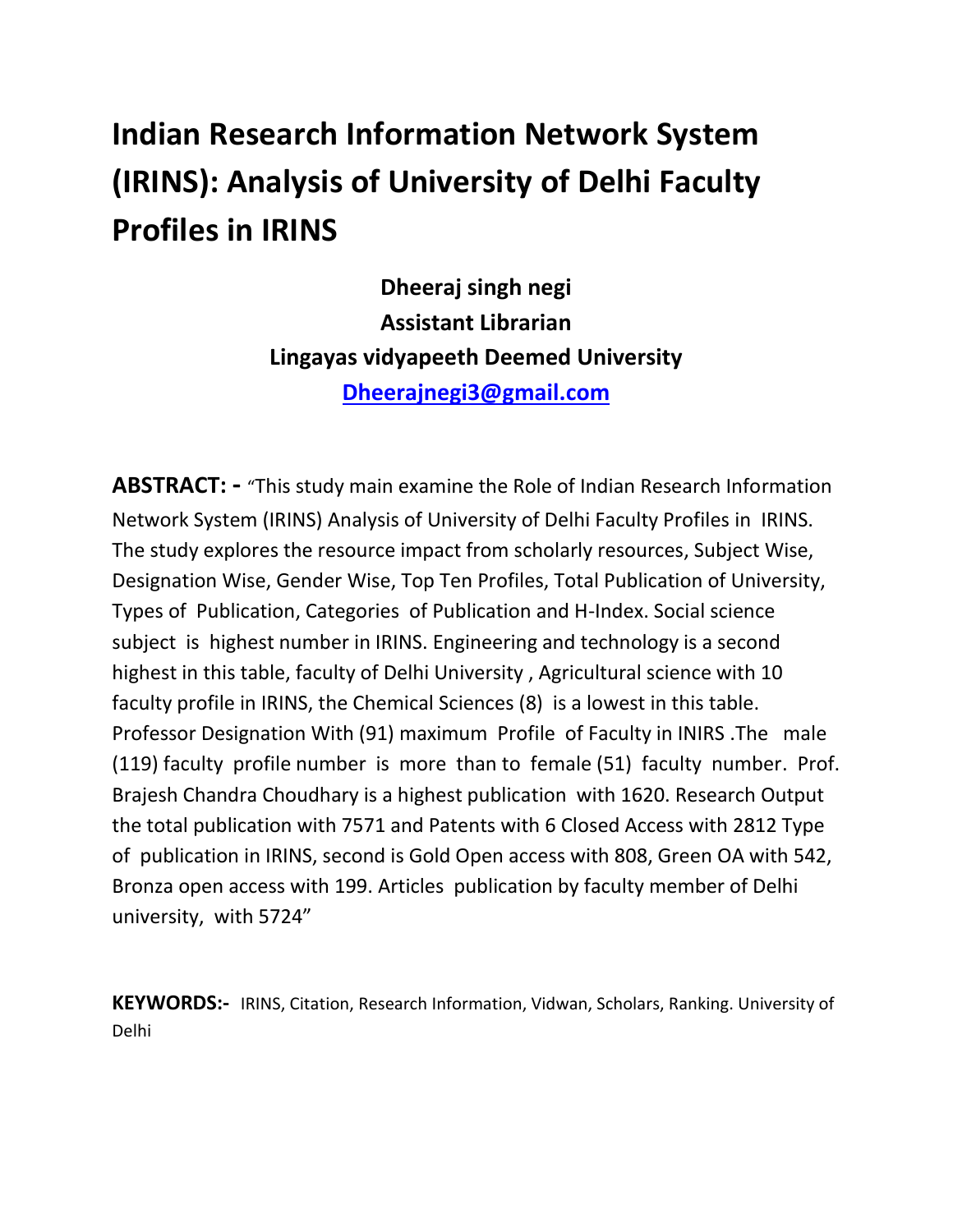### **1. INTRODUCTION**

IRINS is web-based Research Information Management (RIM) service developed by the Information and Library Network (INFLIBNET) Centre. The portal facilitates the academic, R&D organisations and faculty members, scientists to collect, curate and showcase the scholarly communication activities and provide an opportunity to create the scholarly network. The IRINS is available as free software-as-service to the academic and R&D organisations in India.

The IRINS would support to integrate the existing research management system such as HR system, course management, grant management system, institutional repository, open and commercial citation databases, scholarly publishers, etc. It has integrated with academic identity such as ORCID ID, Scopus ID, Research ID, Microsoft Academic ID, Google Scholar ID for ingesting the scholarly publication from various sources.



### **2. Literature Review**

The literature review is not comprehensive but is instead limited to IRINS analysis in various instances. Kannan, Kimidi, and Arora (2018) in a study elaborated that IRINS can be used as a common platform across all educational and research institutes in the Indian higher education sector. The IRINS could be used effectively for efficiently measuring and benchmarking the research output of individual institutes as well as a cross institutions. Kimidi, S.S. & Kannan, P.(2020) reported that the Research Information management(RIM)system plays an important role in showcasing the research output of the academic and research institutions to the world. The Indian academic and research institutions are creating and generating huge research information in various formats which are getting published in different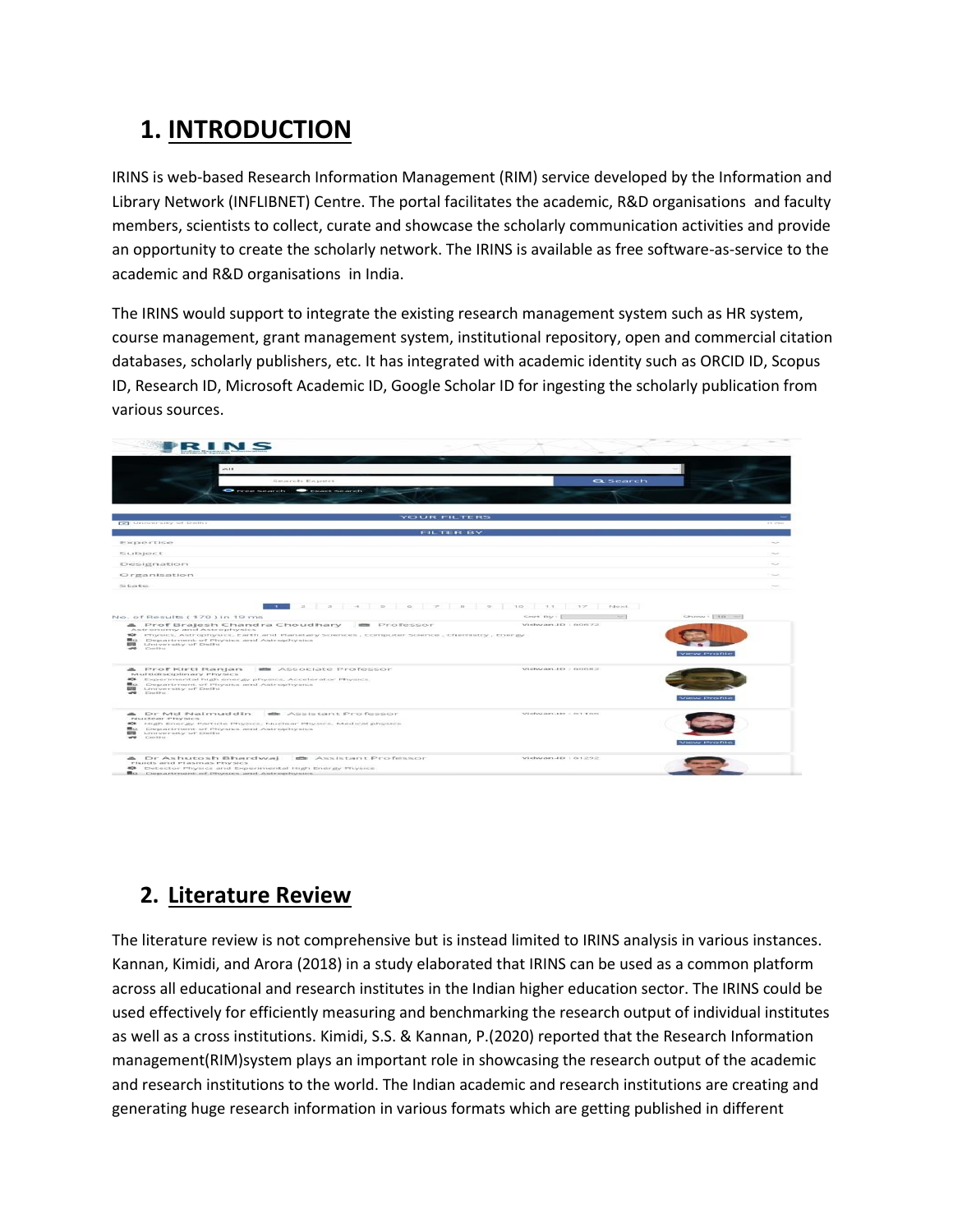channels. The research information from individual researchers to an institute can be made visible through an effective and efficient RIM systemonly. Further describes the growth and the penetration of the RIM concept across the country and it should reach by an indigenously built platform, the Indian

Research Information Network System(IRINS). Tyagi, Sunil (2021) in a study provides an overview of Indian Research Information Network (IRINS) an analysis of academic institutions in India by addressing the resource impact from scholarly resources, the contributions of the top department of individual universities, and H-index

#### **3. Objective of the study**

- 1. To Examine the study on subject wise faculty file in INIRS
- 2. To Analysis the Gender wise
- 3. To examine the Designation Wise
- 4. To examine the Top Ten Profiles Faculty
- 5. To Analysis Total Publication of Faculty
- 6. To Explore the H- Index University of Delhi Faculty in INIRS

### **4.Methodology**

The data for this study were collected from the website (https://irins.org/irins/) of the Indian Research Information Network System (IRINS). The study has considered College wise publications, Citations, faculty publications, and various types. The collected data were classified, scrutinized, and tabulated by using statistical methods.

This data collected on 06/04/2022 in the website of [\(https://irins.org/irins](https://irins.org/irins)

## **5. Analysis and Finding**

### **Table 1 Subject Wise**

| Sl. No | <b>Subject</b>                    | <b>Faculty</b> |
|--------|-----------------------------------|----------------|
|        | Social Sciences                   |                |
|        | <b>Engineering and Technology</b> | ר ר            |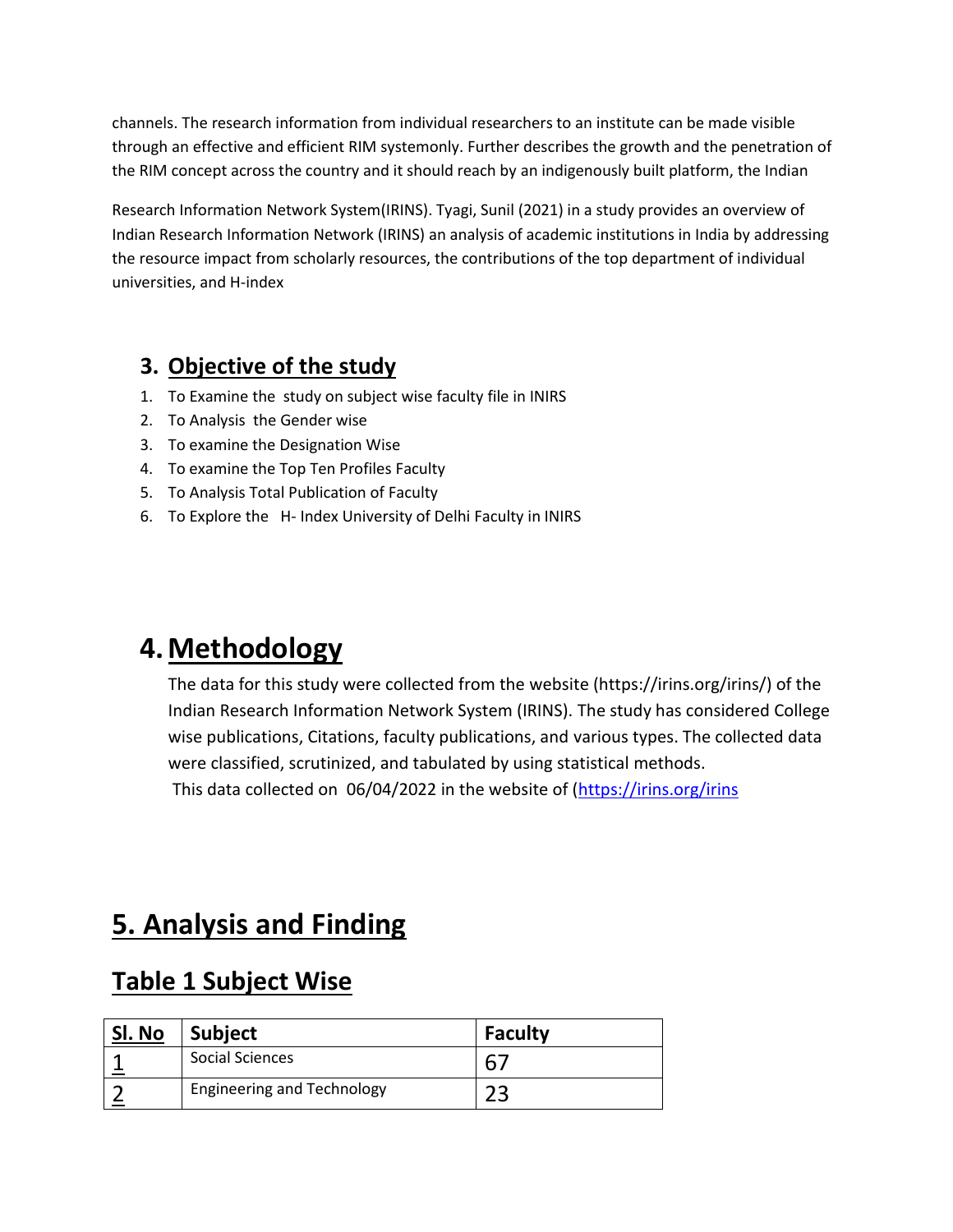|                | <b>Arts and Humanities</b>         | 21  |
|----------------|------------------------------------|-----|
|                | <b>Physical Sciences</b>           | 18  |
| $\overline{5}$ | <b>Biological Sciences</b>         | 11  |
| 6              | <b>Medical and Health Sciences</b> | 11  |
|                | <b>Agricultural Sciences</b>       | 11  |
| 8              | <b>Chemical Sciences</b>           | 8   |
|                |                                    | 170 |

Above table has been show that Social science subject is highest number in IRINS. Engineering and technology is a second highest in this table, faculty of Delhi University , Agricultural science with 10 faculty profile in IRINS, the Chemical Sciences (8) is a lowest in this table.



## **Table:- 2 Designation Wise**

| <b>Designation Wise</b><br>SI. | Contribution |
|--------------------------------|--------------|
|--------------------------------|--------------|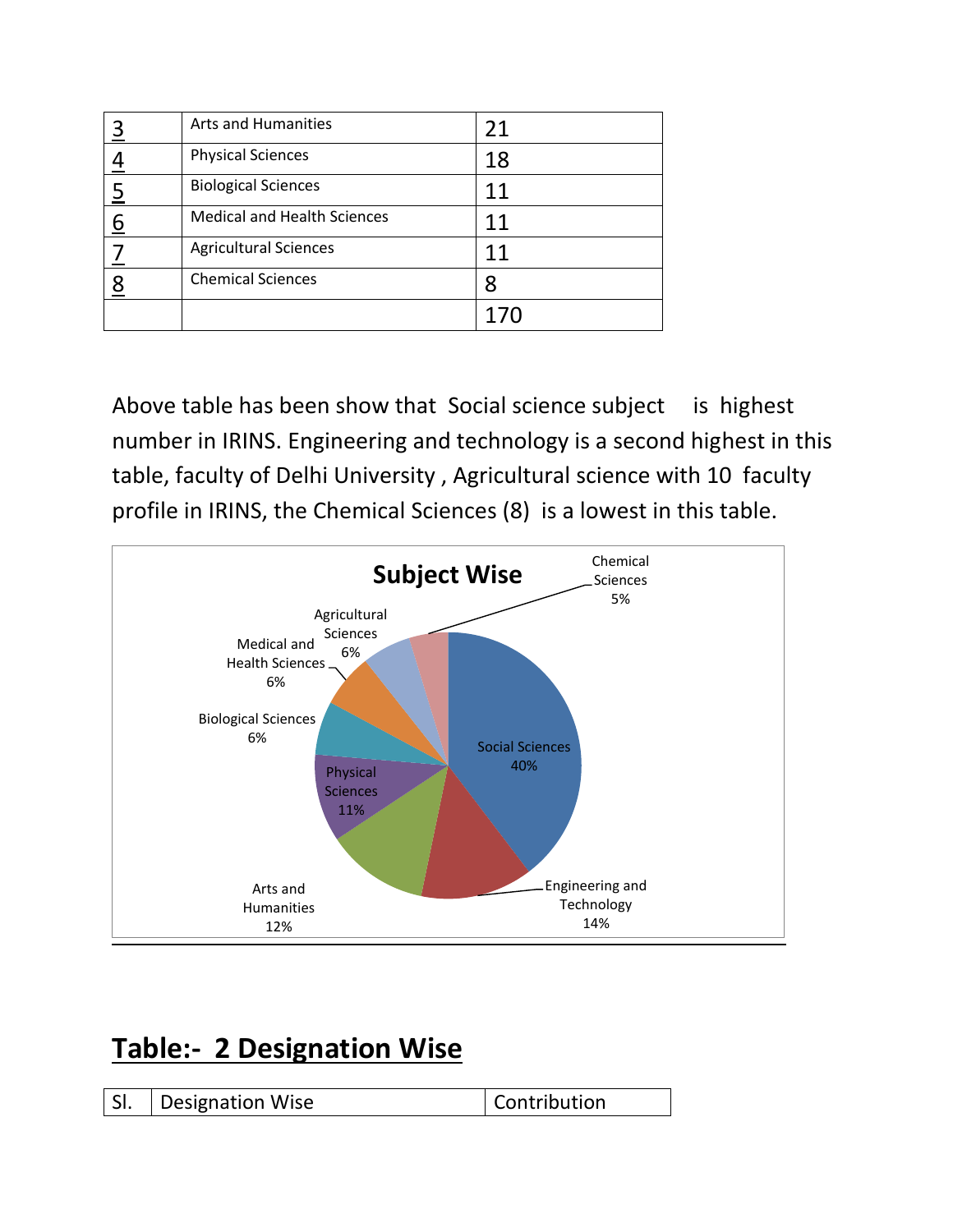| No.            |                                      |                |
|----------------|--------------------------------------|----------------|
| $\mathbf{1}$   | Professor                            | 91             |
| $\overline{2}$ | <b>Associate Professor</b>           | 28             |
| 3              | <b>Assistant Professor</b>           | 26             |
| 4              | <b>Retired Professor</b>             | 7              |
| 5              | <b>Guest Faculty</b>                 | 3              |
| 6              | <b>Assistant Professor (Grade-I)</b> | $\overline{2}$ |
| 7              | <b>Research Scholar</b>              | $\overline{2}$ |
| 8              | <b>Senior Professor</b>              | $\overline{2}$ |
| 9              | <b>Vice Chancellor</b>               | $\overline{2}$ |
| 10             | Assistant Professor (Grade-II)       | $\overline{1}$ |
| 11             | <b>Former Professor</b>              | $\mathbf{1}$   |
| 12             | Head                                 | $\mathbf{1}$   |
| 13             | Librarian                            | $\mathbf{1}$   |
| 14             | Professor (HAG)                      | $\mathbf{1}$   |
| 15             | <b>Senior Research Fellow</b>        | 1              |
| 16             | University Librarian                 | 1              |
|                |                                      | 170            |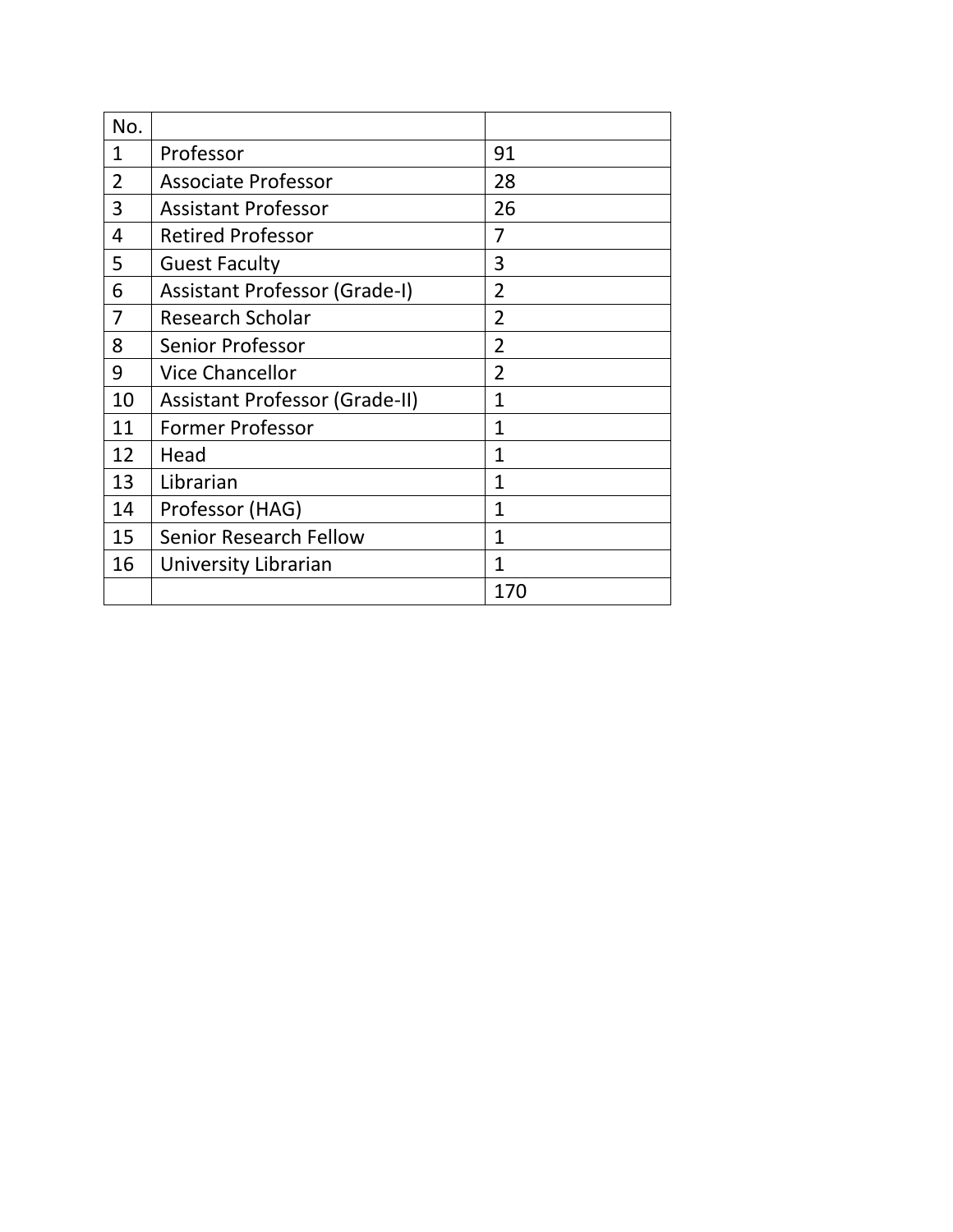

Table no 2 show the Designation wise category of Faculty member of Delhi University . after the Anlaysis Professor Designation With (91) maximum Profile of Faculty in INIRS. Second number Associate Professor with 28 Assistant Professor with 26, Retired Professor with 7, Guest Faculty with 3, Assistant Professor (Grade-I) with 2 ,Research Scholar with 2, Senior Professor with 2, Vice Chancellor with 2 Assistant Professor (Grade-II) with 1, Former Professor with 1, Head with 1, Librarian with 1 Professor (HAG)1 Senior Research Fellow with 1, University Librarian with 1.

### **Table:- 3 Gender Wise**

| <b>Gender Wise</b> | Number of Member |
|--------------------|------------------|
| Male               | 119              |
| Female             | 51               |
| Total              | 170              |

This table is show that Indian Research Information Network System (IRINS): Analysis of University of Delhi Faculty Profiles in IRINS Gender wise analysis after we found that male (119) faculty profile number is more than to female (51) faculty number in IRINS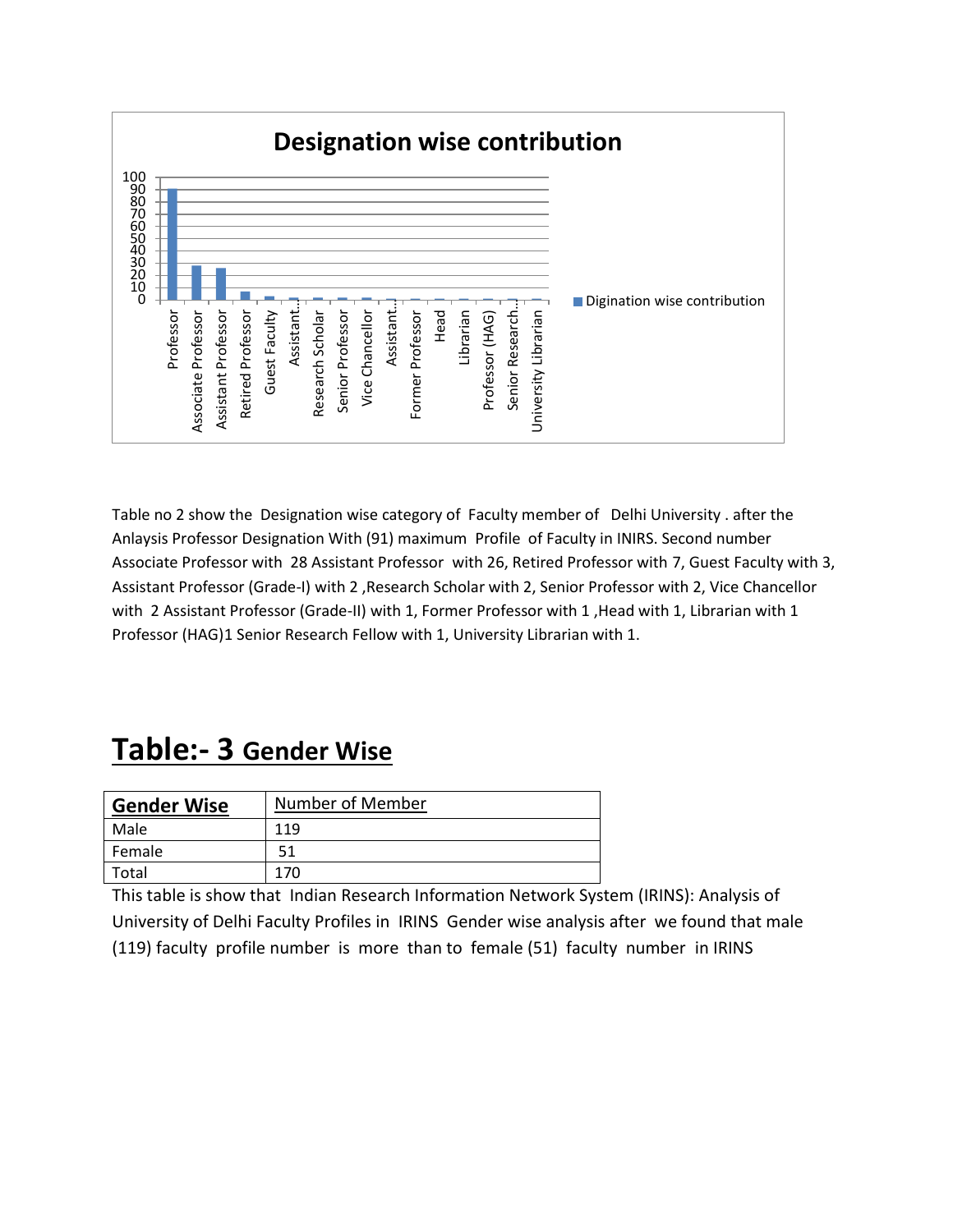

### **Table 4 Top Ten Profiles**

| Sl.No         | <b>Faculty Name</b>            |           | Publication |
|---------------|--------------------------------|-----------|-------------|
| 1             | Prof Brajesh Chandra Choudhary | Professor | 1620        |
| $\mathcal{P}$ | Prof Kirti Ranjan              | Associate | 1377        |
|               |                                | Professor |             |
| 3             | Dr Md Naimuddin                | Assistant | 1311        |
|               |                                | Professor |             |
| 4             | Dr Ashutosh Bhardwaj           | Assistant | 991         |
|               |                                | Professor |             |
| 5             | Dr Jitendra P Khurana          | Professor | 174         |
| 6             |                                | Professor | 129         |
|               | Prof Paramjit Khurana          |           |             |
| 7             | Prof Vinay Gupta               | Professor | 340         |
| 8             | Prof Diwan Rawat               | Professor | 152         |
| 9             | Dr B K Thelma                  | Professor | 123         |
| 10            | Prof Manchikatla Venkat Rajam  | Professor | 133         |

Above table 4 show that Prof. Brajesh Chandra Choudhary is a highest publication with 1620. The Second highest prof. Kirti Ranjan with 1377, Dr. Ashutosh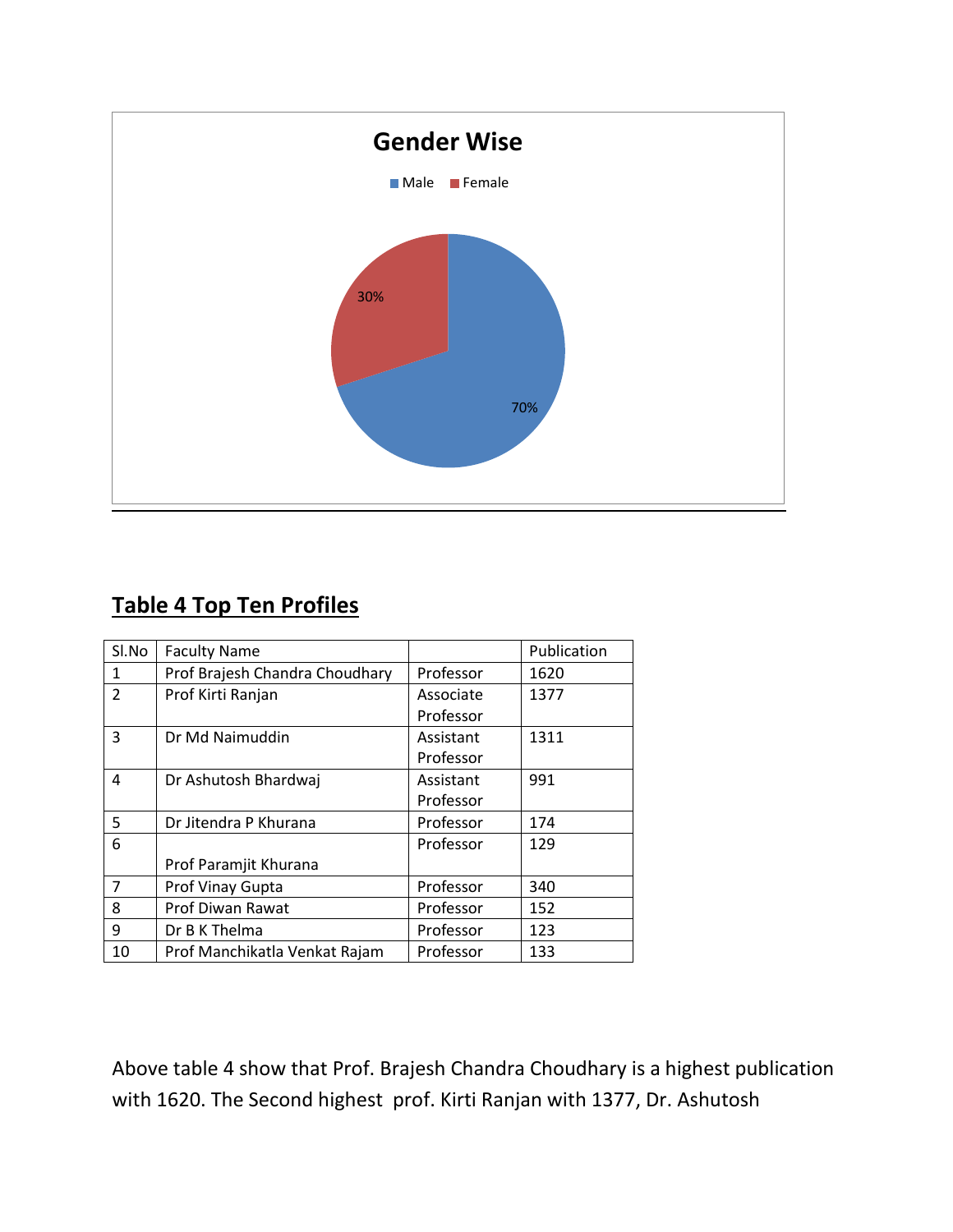Bhardwaj with 991 third rank in table . Dr. Jitendra P Khurana with 174, Prof. Paramjit Khurana with 129 , Pro Paramjit Khurana with 340,Prof Diwan Rawat with152, Dr. B K Thelma with 123, Prof Machikatla vankat Rajam with 133.



#### **Table 5:- Total Publication of University Delhi**

| SI.      | Total Research | Number of research Out put |
|----------|----------------|----------------------------|
|          | Output         |                            |
| <b>.</b> | Publication    | 7571                       |
| <u>.</u> | Patents        |                            |

Table show the Total Publication of University of Delhi Faculty . It found that Research Output the total publication with 7571 and Patents with 6 This data taken on This data collected on 06/04/2022 in the website of<https://irins.org/irins>

#### **Table:- 6 Types of Publication**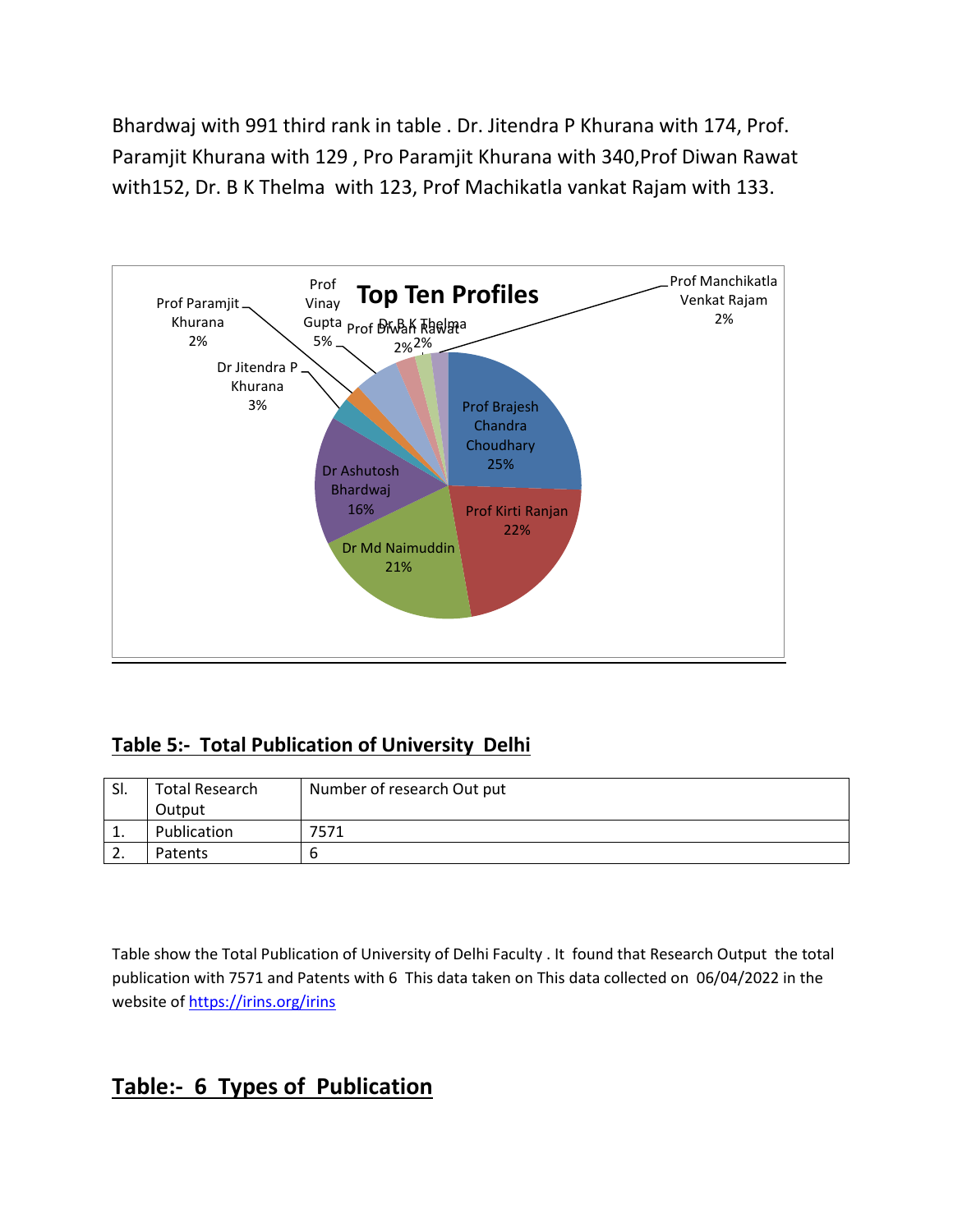| SI. | Types of      | Publication |
|-----|---------------|-------------|
| No  | publication   |             |
|     | Closed Access | 2812        |
|     | Gold OA       | 808         |
|     | Green OA      | 542         |
| 4   | Bronza OA     | 199         |

Table 6 has been show that Closed Access with 2812 Type of publication in IRINS, second is Gold Open access with 808, Green OA with 542, Bronza open access with 199.



#### **Table:-7 Categories of Publication**

| Sl. No | <b>Categories of publication</b> | <b>Publication</b> |
|--------|----------------------------------|--------------------|
|        | Journal Articles                 | 5724               |
|        | Conference/In proceedings        | 848                |
|        | Books/Chapters                   | 346                |
|        | <b>Others</b>                    | 653                |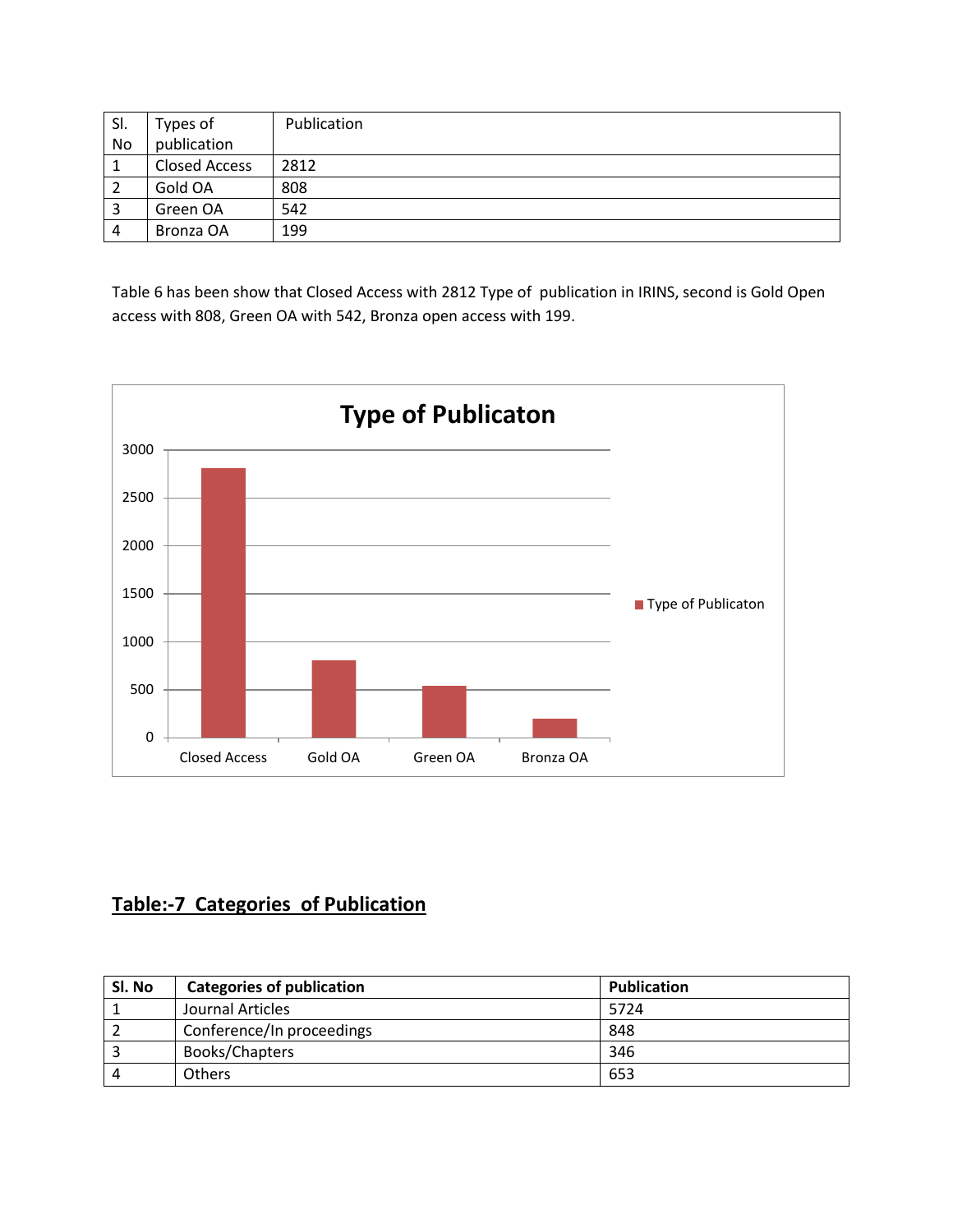The catagories of publication in INIRS divided a Journal Article , Conference/In proceedings/Books/chapter, other , we found that Journal Articles publication by faculty member of Delhi university, with 5724 , after that Conference/ in proceedings with 848 publication, Books/Chapters with 346, others publication by university of Delhi Faculty with 653.



#### **Table. 8:- H- Index University of Delhi Faculty in INIRS**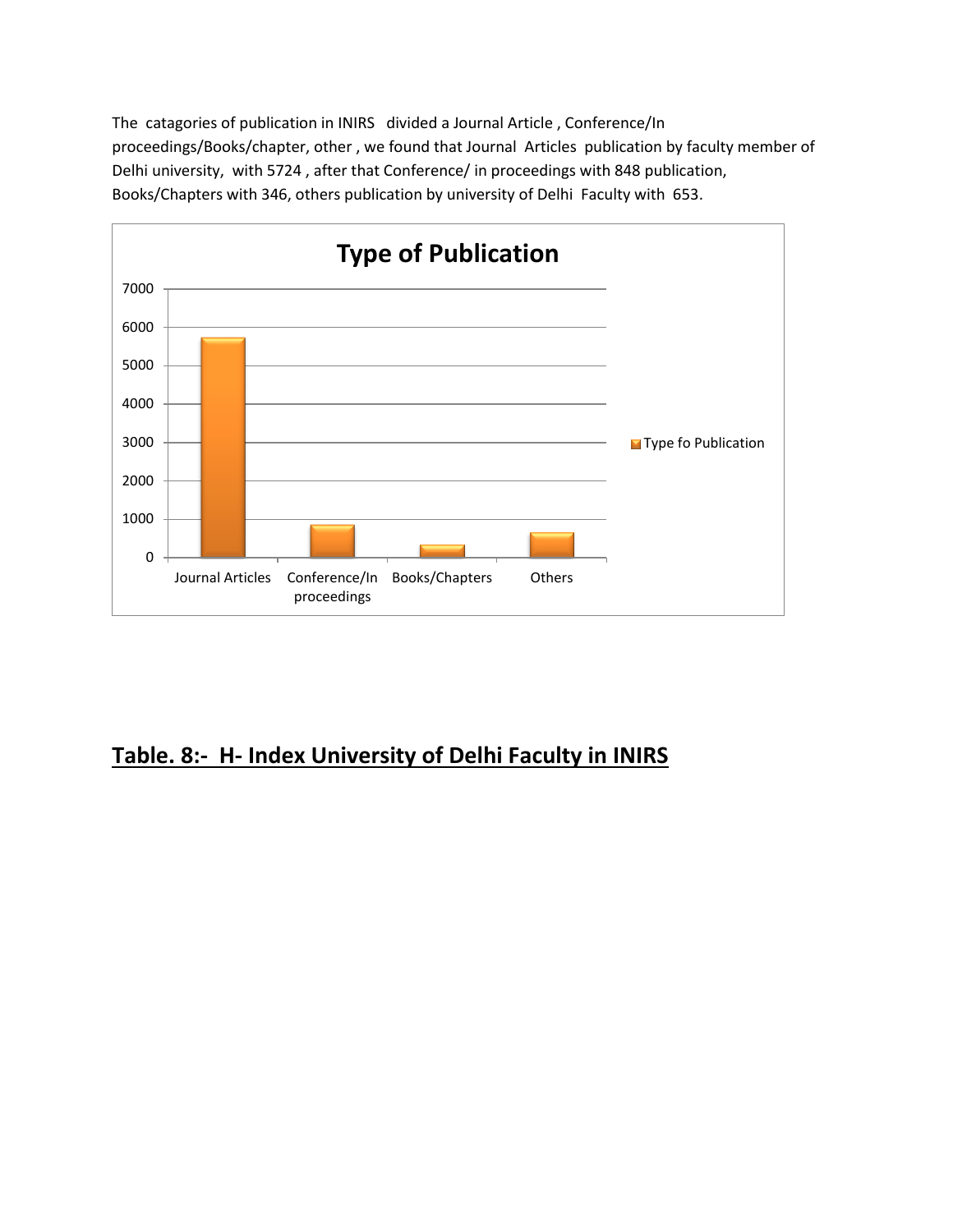h-index

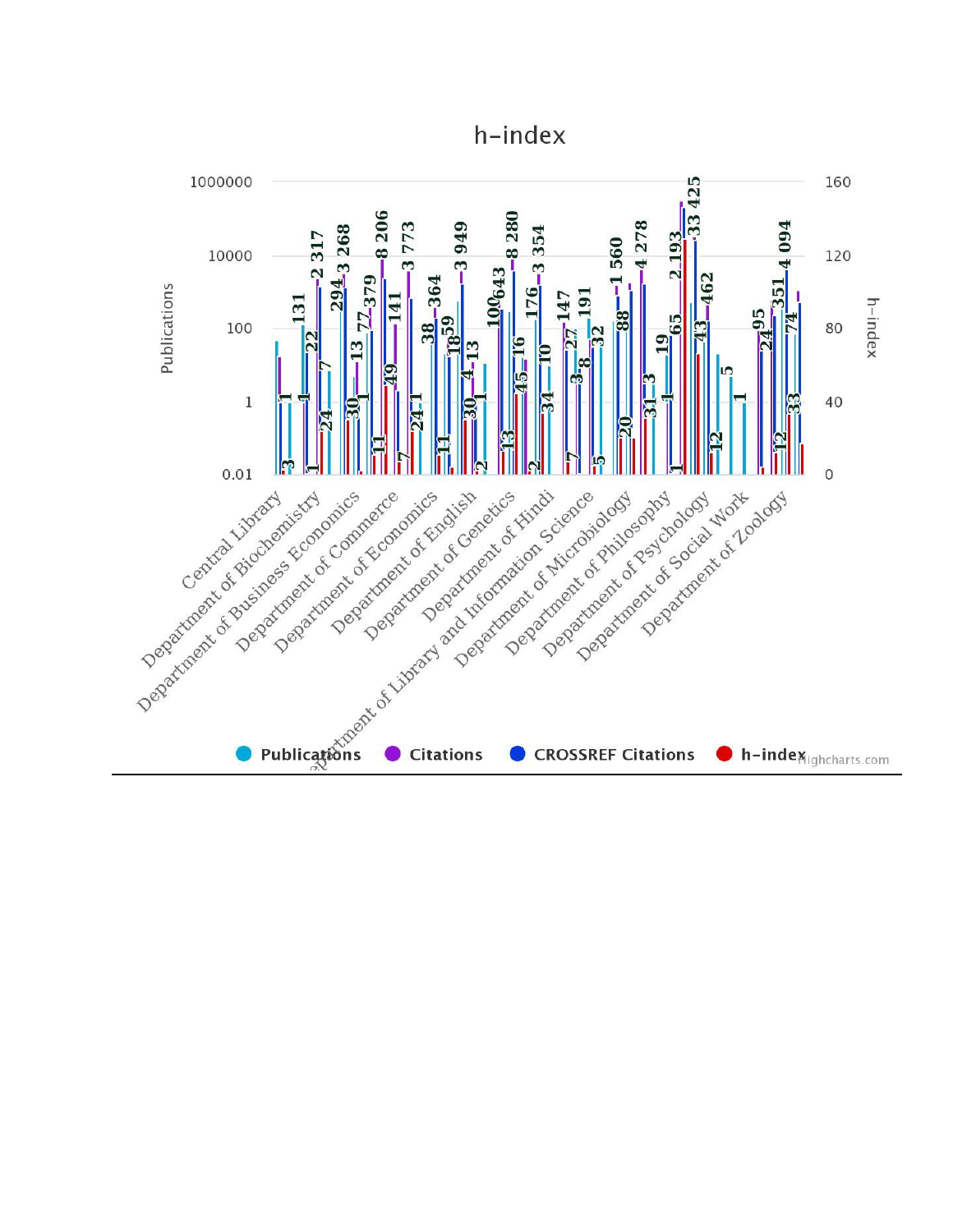### **Conclusion and Finding**

The portal facilitates the academic, R&D organisations and faculty members, scientists to collect, curate and showcase the scholarly communication activities . The study find out the Social science subject faculty is highest number in IRINS. Engineering and technology is a second highest in this table, faculty of Delhi University , Agricultural science with 10 faculty profile in IRINS, the Chemical Sciences (8) is a lowest in this table. Professor Designation With (91) maximum Profile of Faculty profile in INIRS male (119) faculty profile number is more than to female (51) faculty number Prof. Brajesh Chandra Choudhary faculty is a highest publication with 1620. Research Output the total publication with 7571 and Patents with 6 . Closed Access with 2812 Type of publication in IRINS, second is Gold Open access with 808, Green OA with 542, Bronza open access with 199. Articles publication by faculty member of Delhi university, with 5724 , after that Conference/ in proceedings with 848 publication, Books/Chapters with 346, others publication by university of Delhi Faculty with 653.

## **7. Reference**

1. Balasubramani, J., Anbalagan, M., & Palavesam, K. (2019). An analysis of Indian Research Information Network System (IRINS) .Library Philosophy and Practice (ejournal). .

2. Clarivate. (2020). Web of Science. Retrieved 2nd April 2020, from [http://www.webofknowledge.com](http://www.webofknowledge.com/)

3. IIT-Indore. (2020). IRINS@IITI. Retrieved 4th April 2020, from http://library.iiti.ac.in/?page\_id=1927

4. INFLIBNET. (2015). Vidwan: Expert Database and National Researcher Network. Retrieved 2 April 2020, https://vidwan.inflibnet.ac.in/

5. INFLIBNET. (2018). Indian Research Information Network System (IRINS). Retrieved 10-3- 2020, from https://www.inflibnet.ac.in/downloads/brochure/IRINS.pdf